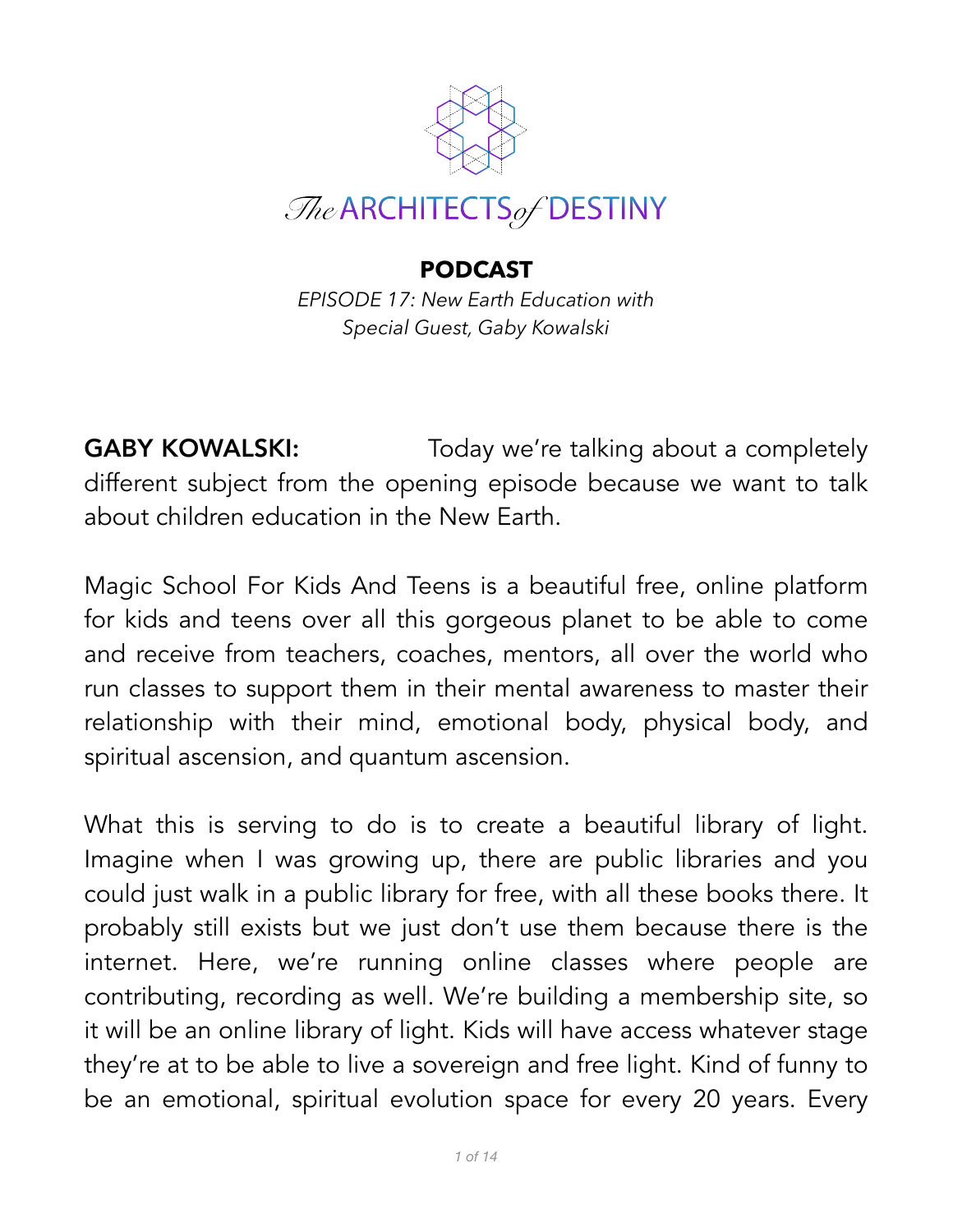time there is a common message. Now, we're making it possible, 10, 20 years from now these kids grow up, imagine the conversations, lurking in consciousness. Understanding adults learning will be given to kids because they are ready for it. That's Magic School For Kids And Teens.

**RIYA LOVEGUARD:** That's amazing, long awaited by many people awakened. But before we go into details of the project itself, I want to know Gaby, where did the idea of germinated. There is a lot of talk in the spiritual community "I wish I had known this as a kid," there's one thing in talking, and another thing in actually making it happen. What prompted you? In fact, you are teaching for business, adult classes?

**GABY KOWALSKI:** There's magic school for adults too.

**RIYA LOVEGUARD:** How did you come up the idea of magic school for children?

**GABY KOWALSKI:** It's literally something that has been transitioning for over 20 years. I love this too because 20 years ago, I had a dream, as a teenager, I loved the theater. I loved it so much that I created a theater company. The vision I had back then was to take the classics, like Hans Christian Anderson, the Grimm Brothers, read their stories, rework them, make them a little bit funnier and have a theater travel company for kids going to school. Basically, instilling values, moral, and heart to children because it felt like…

If we get the kids to open their heart, then when they grow up, they treat everybody else with kindness and compassion which seems to be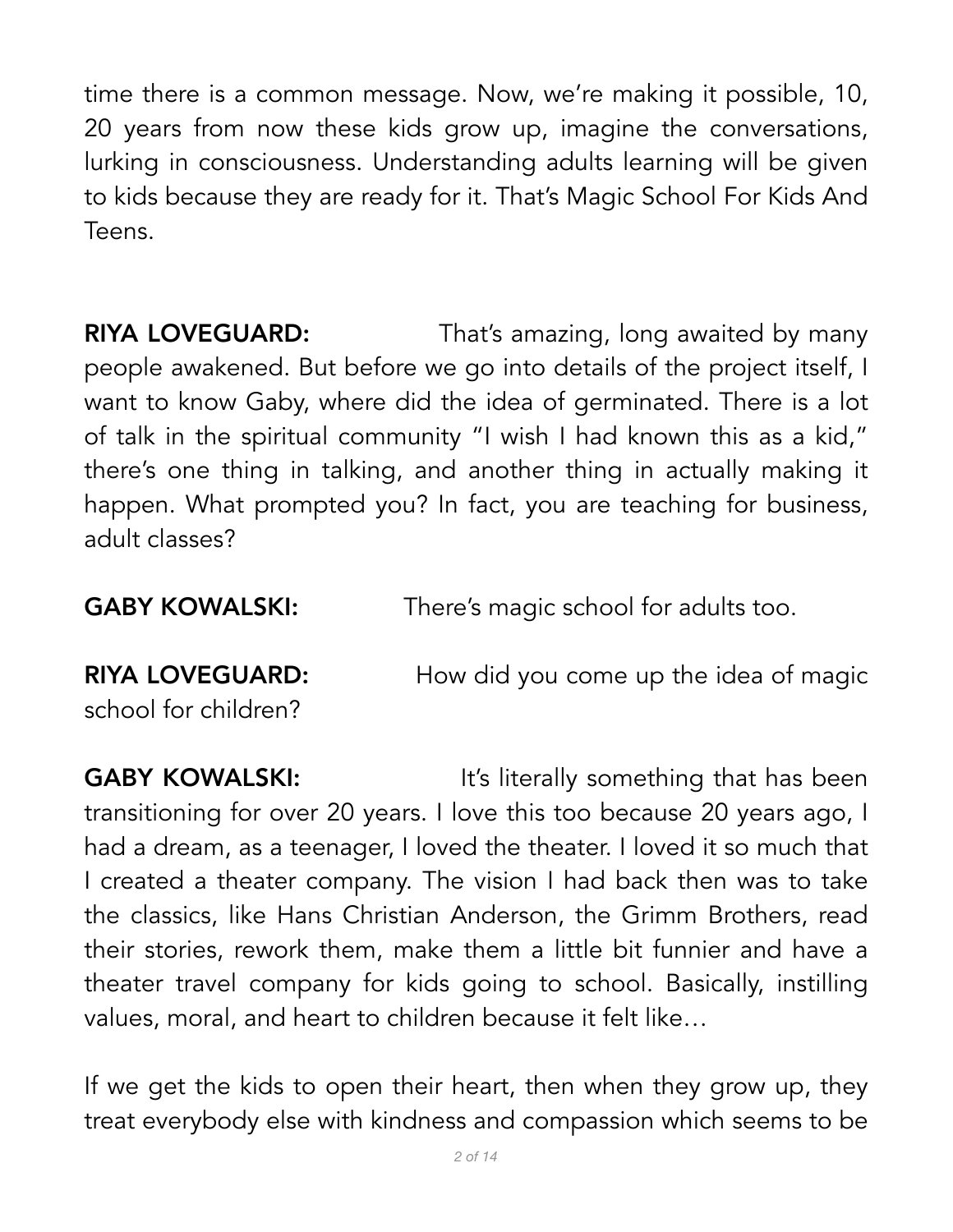a logical idea to make a difference in the world. Yet back then when I attempted to do this, getting involved with charities organizations, do puppets and puppet shows for cancer kids. Personally, back then, I did not know how to get these off the ground. How to get the schools to say yes, I didn't have the intelligence to be able to build something like this. I had the skills, I could story tell, I could perform, I had the passion, yet I just did not have the business skills. And then my path went into business and sales, and deeply into quantum work.

I had a car accident. My body was pretty messed up, my spine was very twisted and every expert kind of told me that I wouldn't be able to find a solution, that my case was too severe. I just did not want to give up the fact that there is a solution to fix me. And I came across this man in the mountain which made quantum work on me and fully aligned me again. I studied quantum stuff for 3 years. And so here I was, with this desire to make a difference. I had all this knowledge of the quantum and business, combining them all. And throughout the years I promised myself if I can something, if I could actually create something for kids.

Because here's the truth, kids don't have money. It's not that easy to build a product range or do something like this for children cause you have to go to the parents who got to pay for it. Something in this felt like it did not want to be within its structure. Something within this idea wanted to be different, a library of light for children that do not need to pay for it like something that is a part of their day-to-day system like libraries, public libraries.

Over the years especially in the last 5 years, I have been talking about stuff for kids as long as I could remember. There are also friends that came in. I had a friend of mine years ago, that said yes, let's build a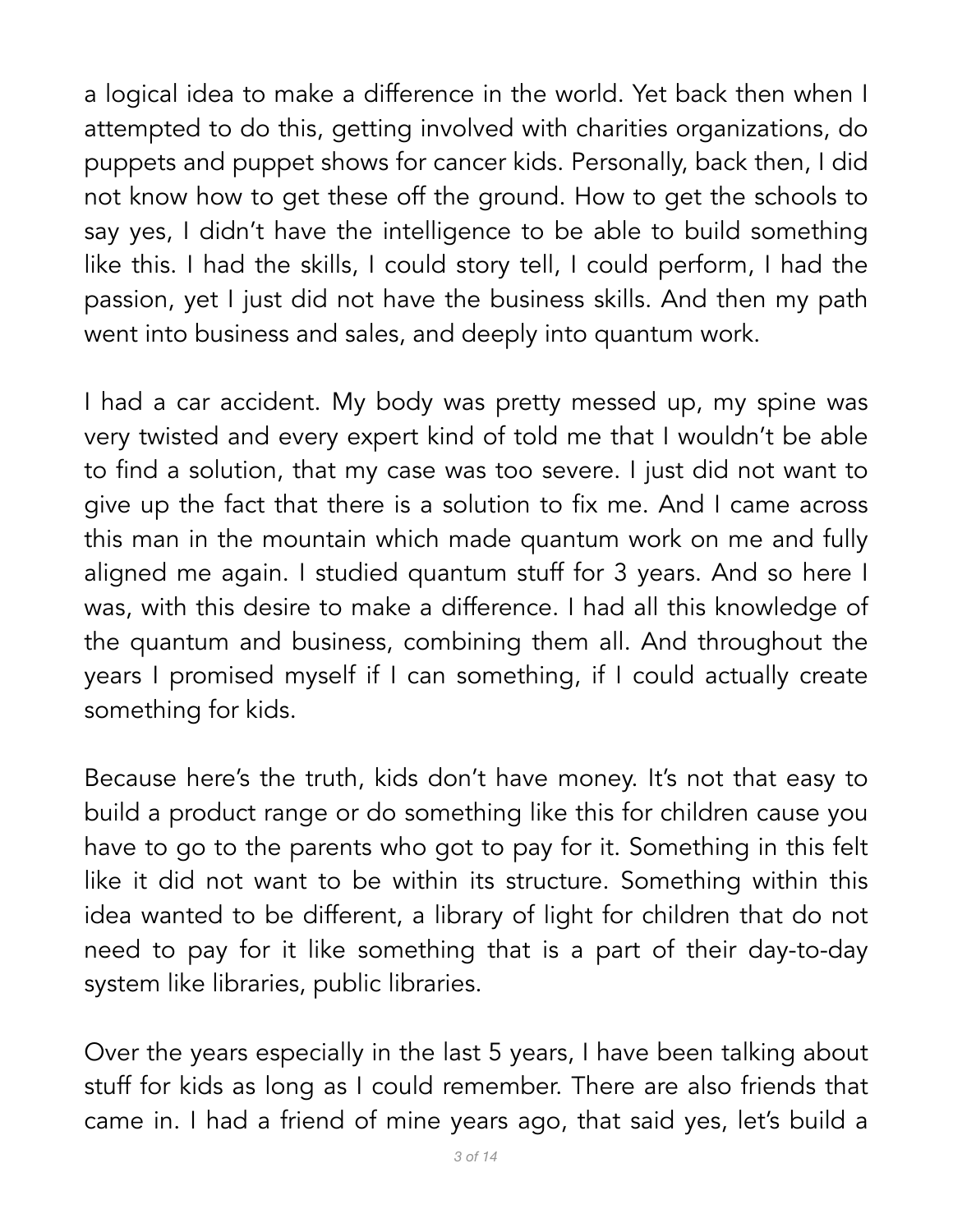platform that would have books, would have this and that. Somehow, we just did not do it. Then there was another friend, who has an insight to do an online platform, and I said that me too, I was dreaming about that for ages. With that friend, it did not align.

Last year, it ignited me in my field, that it was time. The infrastructure is there, we already know how, we already built something. We are holding this legacy grid. We are not looking only at next year, and next year, we are literally looking at the end of our life and beyond, 2000 years from now when this version of us is no longer here on the planet. How did we restructure our universe and to look at it so long term? It's great to have that, that's my answer.

**RIYA LOVEGUARD:** That's a beautiful take, I kind of figured that too, one of my visions in life and dreams is to help stray dogs and prevent cruelty and suffering of animals. At this time I'm not a builder of a center to help these dogs but I contribute to charities that are absolutely excellent in providing that. I feed 5 stray cats.

**GABY KOWALSKI:** I kind of have a rescue center at home, I get these strays with me.

**RIYA LOVEGUARD:** And here they are, they can't say no to me. It's like a microcosm but the vibration's the same. The frequency or the energy whether you're the head of some kind of foundation or contributing is pretty much the same. It is just giving an open heart.

GABY KOWALSKI: I agree so much, so so so much. Imagine if a hundred and fifty volunteered to come and teach and run classes for kids. When I was first talking about this, they would like to get involved. Something ignited in their little heart. Imagine if those 150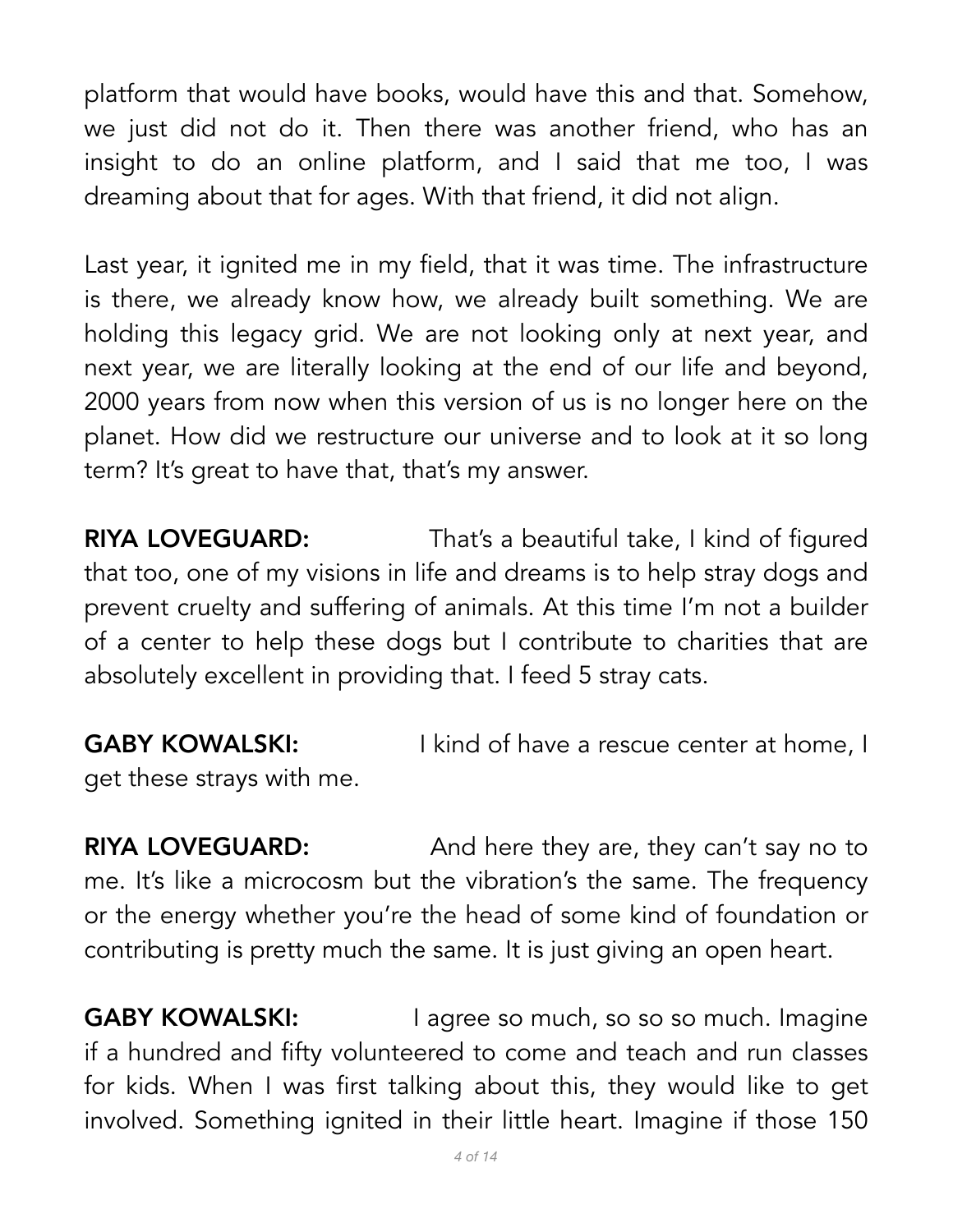volunteers would have their own school for kids. I value every single person on my team, and I create with. There is no hierarchy if everyone gathers in a table. No one is more important, we are equally important. It's germane too me, every single one of us. Passion can be expressed in many different ways. If anyone is listening this is an invitation of letting go of those templates or ways of thinking that we have to have our own thing. We still need people to support us. Our own things are not our own anyway. Ria and I were talking about this before because she's also a contributor of magic school for adults and she teaches language. She's a part of the team, these other people involved in the curriculum, we co-create this together. To remind the world we are one.

**RIYA LOVEGUARD:** I feel like for other adult listeners this will be great lessons, fun lessons, one word you use a lot is the word play and playground. It almost is a childlike frequency. We are conditioned to kind of lose it. I want to hear from you how does the frequency of play change? Perhaps if someone along the way lost it? Can it be reignited? Have you always been a playful, fun person? Or you lost it along the way and reignited it?

**GABY KOWALSKI:** Truth be told, I have not lost it, so I don't know how to find it. I feel like this is also why I am so passionate about playing. I always loved kids because they say yes to any idea. I say let's play cake face, we get a cake stick our faces to it and we go, cake face! And they say yes, and everyone is always having fun.

Personally, the group of friends I have, my family, people I resonate with, I love the most, can still play. If I'm looking to date a man, if they don't have this energy, they feel really old to me. The inner child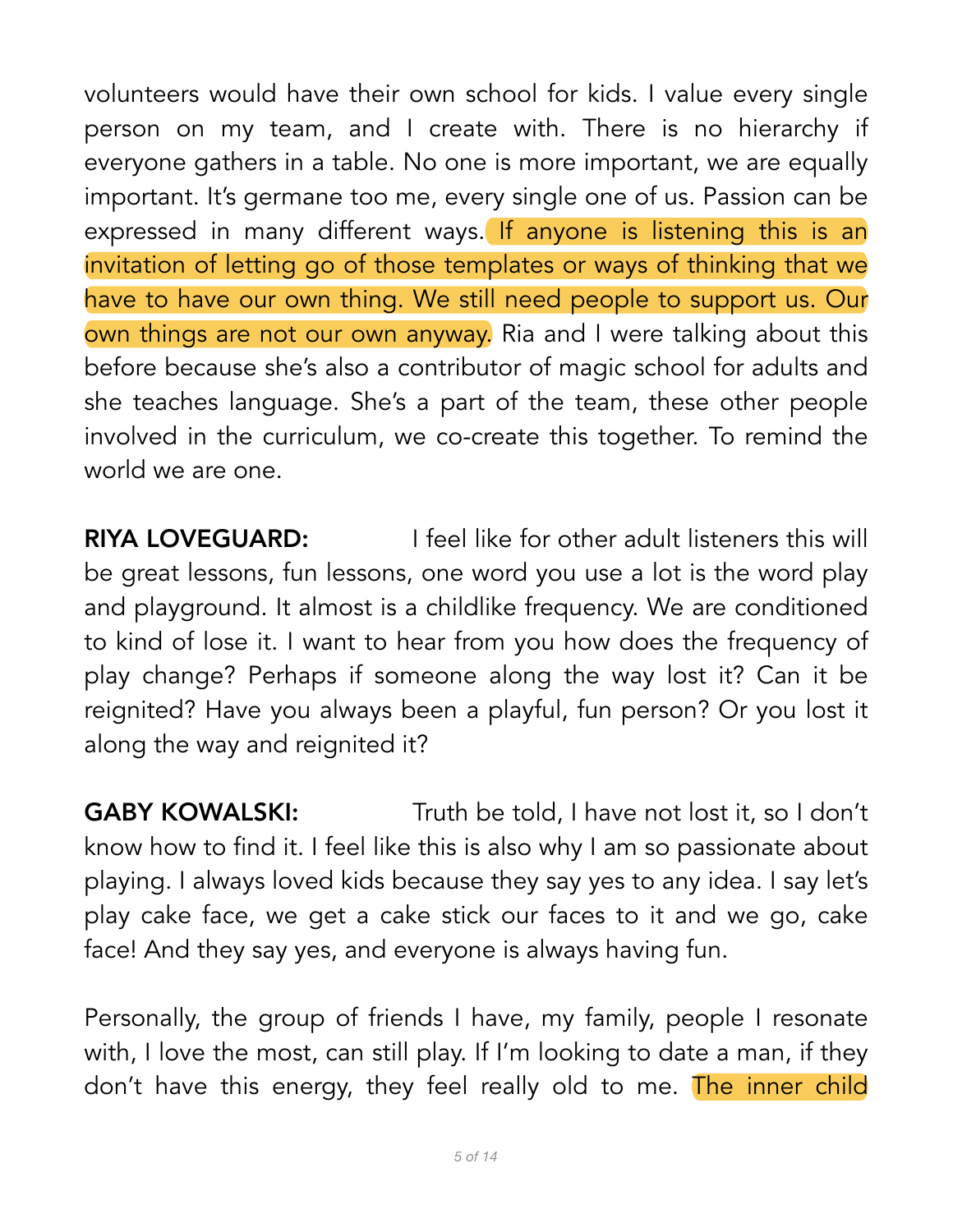within me wants to be with people that never abandoned their imagination.

I believe this is one of the keys of living a delicious life. This is part of joy frequency; a profoundly high frequency of existence. Within it there's love, presence, so many different thing. I believe the reason I live an abundant love is because I manifest resources, but because I have the frequency of play. I believe that the frequency of high realm resources like money and time would like to play with me because we do things together.

Everything makes sense to me. That birth reality is literally beaming out, we could be someone with play frequency who will have a great day and experience with that with no play frequency.

One of my intentions for magic school teens is to welcome, invite, every single one of them to keep the light inside of them. To learn how to harness this light even more. Generally, many of these kids have no lessons to play within them, and to see it as a portal to their highest soul, aspect of themselves. A lot of times, they've been told to not to, to grow up. People want to protect their kids, not get hurt, but imagine a world where everyone can resourcefully play in but still is responsible. I got here because I was responsible. But play has been linked to irresponsibility, or selfishness. In a lower consciousness level, yes you could play and destroy. While in a high consciousness level, when you play, you create. Imagine the kids growing up knowing that inside of them is one of the greatest gifts they have. Start playing with the inner child, everyone's got one. Do something for and with the inner child everyday. Before you know it, we actually blend, we become one, we unify all aspects of our ourselves. Our inner child is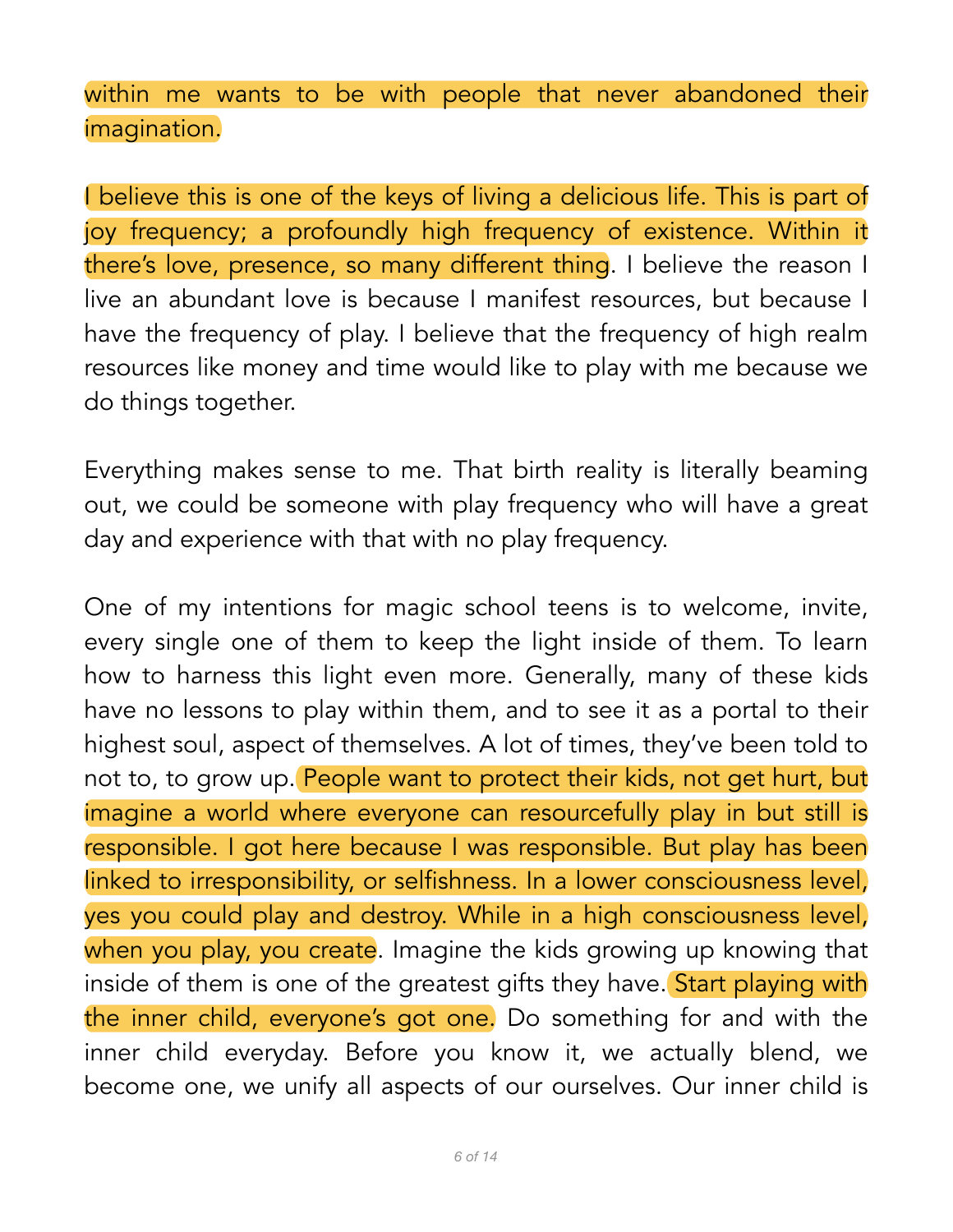always in there in a good way. What about you? I'm curious, because you got all lots of play.

**RIYA LOVEGUARD:** I never lost it, and same with my husband. If some grownups have jokes, we exchange them. I like the idea that play creates this feeling of ease which is quite the opposite in the business world. We are being told that without hard work you do not achieve anything. It's like you expect that thing should be hard rather than easy and fun. It blocks a lot of people. This self-created pressure.

Even if I had not lost play, I have to program myself, because there is a drive, to my detriment. After this play, it's actually letting go with ease. I find also in the quantum playground, playground for consciousness, people are blocked by seriousness, and they are expecting for things to be hard and not easy. People say I'm making it up, it's just my imagination. Actually, your imagination is the exact same kind of instrument when you're communicating with your soul, when you're exploring a new dimension. By all means, if we can get kids not to lose it, yeah. There is no hierarchy in kids and teens. I know you have this kind of totalitarian outlook, which I think is rare in the spiritual community.

There is no hierarchy. There's another aspect of hierarchy, we sometimes as adults treat kids as if we need to teach them when sometimes they actually teach us. I just want to ask you how do you feel in the education of New Earth? With so many children coming unto this planet earth with fully blown quantum qualities, they find it easy using quantum energy. How do you see education evolving to get out of this hierarchy, in teaching them to be good members in society?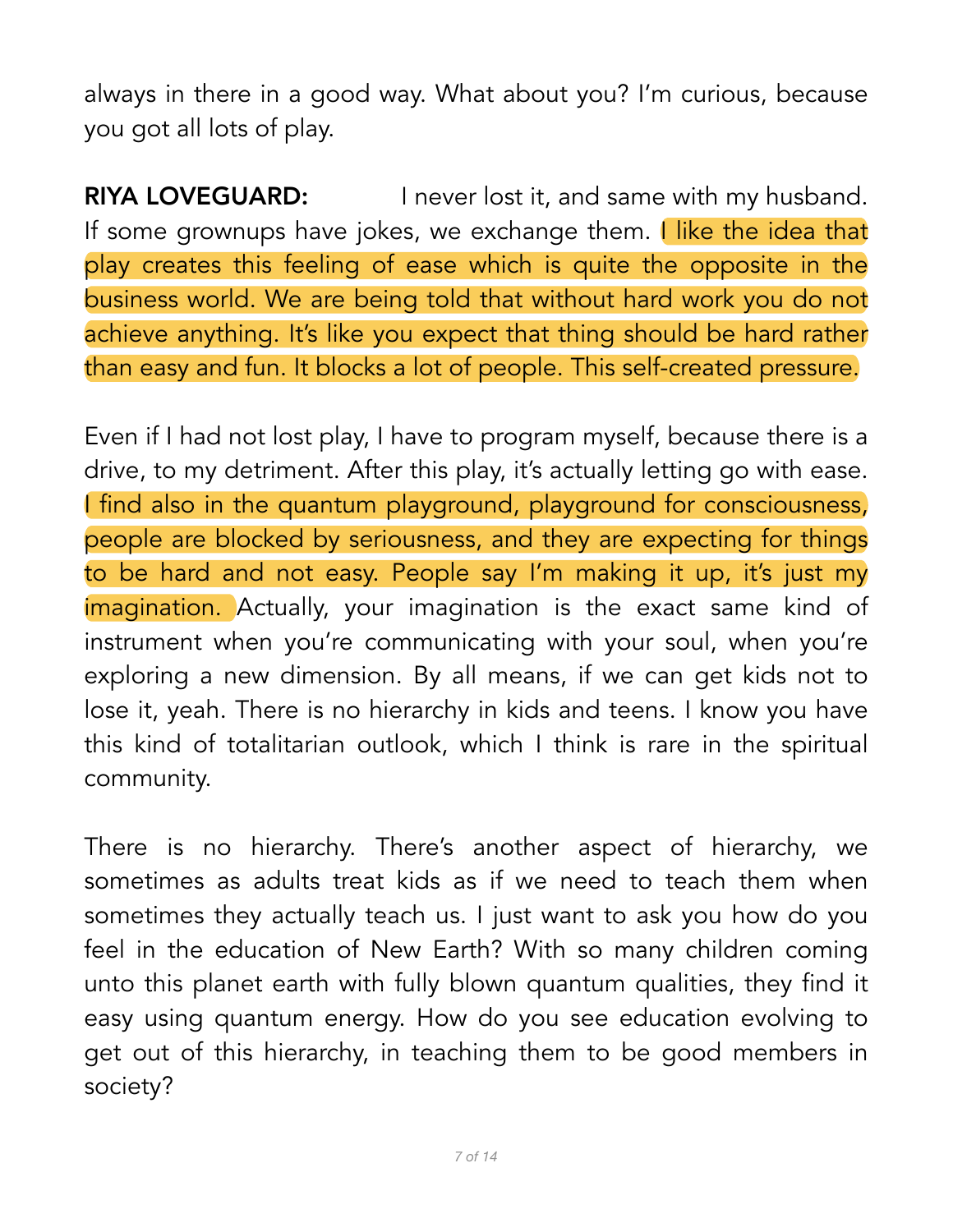**GABY KOWALSKI:** That's a big question and there's kind of layers to it. First up, thank you for saying that. Every single one of us has a template, reason why we are here anchoring in different frequencies. Those frequencies if somebody want to play with them co-creates different universes. One of the pieces for me is inviting people in the universe that doesn't use hierarchal templates. That doesn't mean we are disrespectful. Some people when they step on a playground with no hierarchy they can actually find it getting to their head. It is interesting to see consciousness navigate to a different world, yet children on it receive pure templates of unity.

People do not know how to give them an equal platform. Kids can do these to. If you give them a reason as to why hierarchal templates are used in this planet with kids is because people do not know how to give them an equal platform without going into their heads. Would you agree? There's also this consciousness, reprogramming of ways of humanities for kids to receive purity to come into a place of oneness, and when they do, what they got to give is beyond imagining.

There are already kids who have these 3D templates, a beautiful humility, the ego has evolved. Those kids are kids to teach. In Magic School For Kids And Teens we have kids teaching. The kids within the school would reach out to us to teach. This is awesome. Some have profound things to share. We are also going to do an annual kind of fun festival showcases where kids are invited to come to showcase songs, dance. Kids will be invited to come and play, express their soul essence, some are gonna come in to teach something. It's gonna be awesome, a few days with kids. Why I shared this, to me allowing integration, inviting kids to be comfortable to sharing. It is in this platform, welcoming, there will be specific classes that I am personally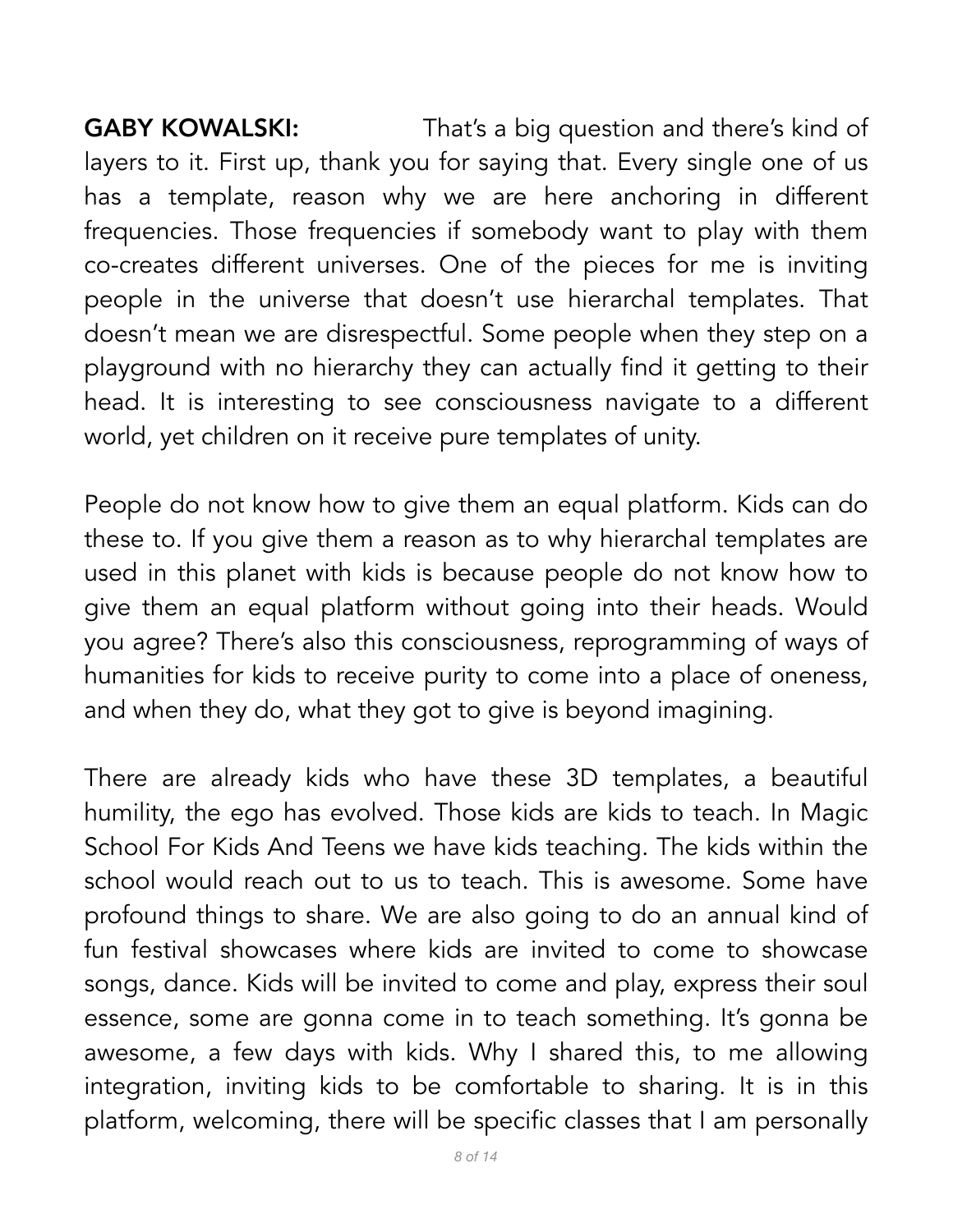delivering to allow heart consciousness activation, energy for them to be really to anchor this. We of course, the volunteers, it's a community. Kids get to sit on the table. It's not like we're on the table and they're out you know. Because of that inside our platform, we volunteers are downloading what to share, we are working with this quantum together. If some of the kids come in and require some stuff, volunteers will receive an inspiration. Such is co-creation, which means, they are co-creating anyway. For me the future though is very quantum. We live in a different expressions in one where we get full quantum access with no differentiation which means that quantum reality and physical reality are one. There is no hierarchy either. They are both beautifully divine expression of consciousness.

As a result, kids, and even adults, when they embody quantum intelligence and have quantum access, know how to integrate it, we learn from the quantum a lot. The kids are also going to be encouraged in this platform to practice this. One of the pieces I will share as a contributor is supporting. In the future, it may seem weird, I would be running quantum classes with the kids, I would not be on zoom, they would literally be in the quantum and the kids would join me. There will also be different versions of me in the quantum, running different quantum classes with the kids while I'm doing something else physically. I know that will be a little too quantum now.

To me, it's this, we get to play, that is the future. These kids are also taught to receive and light up the quantum, and to be able to discern the quantum in full alignment for them and to be able to navigate it, no different from how we navigate physical existence. We know not to jump off the cliff. I love these because we're going to have classes. There are a lot of levels to this, to me I really do believe it's holistic, it's not just quantum access. People out there with quantum access but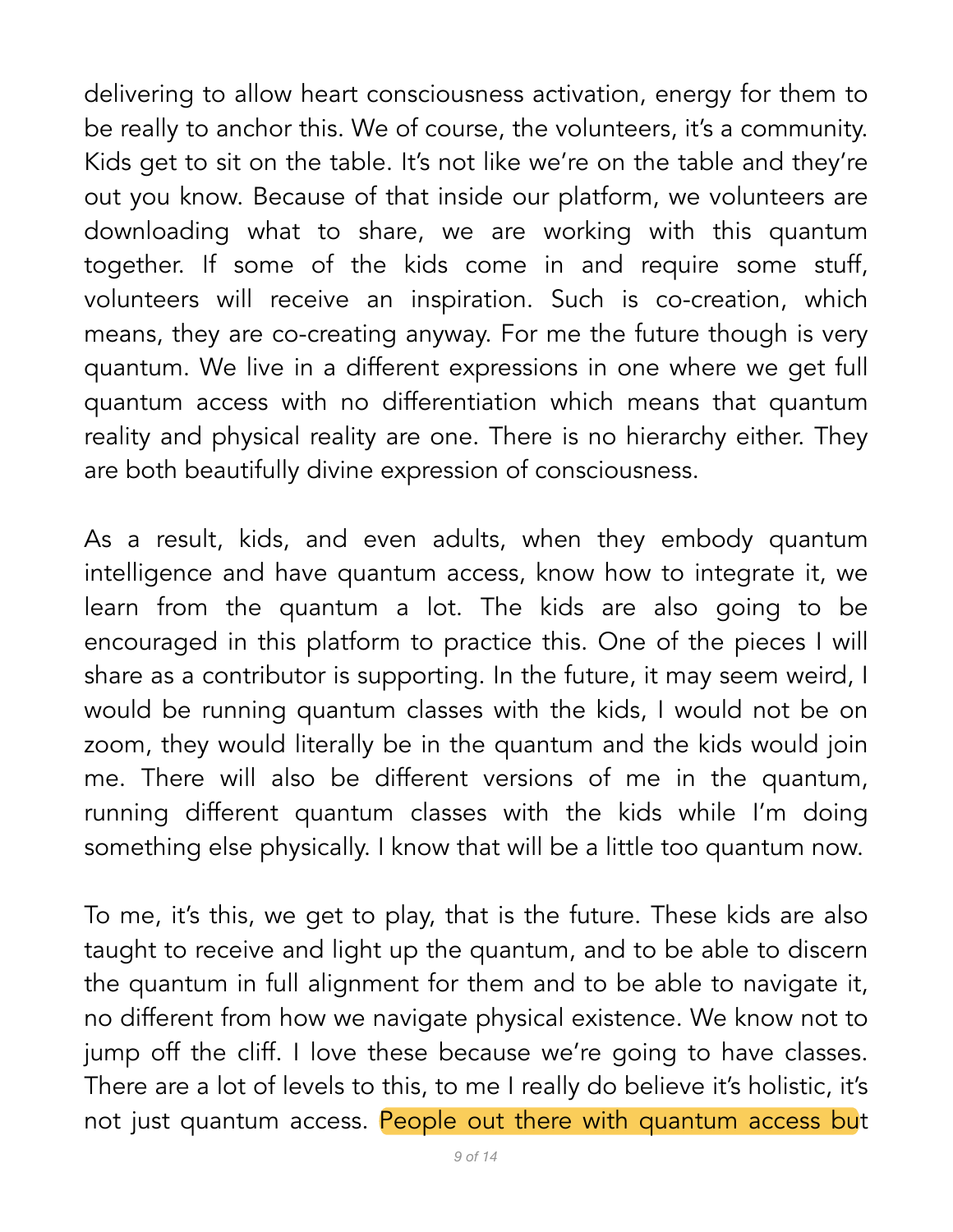their consciousness level is stuck at hierarchy and scarcity, in fear. It doesn't matter if you have quantum ascension when your consciousness is literally having a hard time. That's not ascension. Ascension for me is harmonized, when our emotions are enjoined, our mindset is enjoined, our physical body is enjoined, and we have quantum access. What we can build with that is truly a New Earth, anchor and stabilize realities, the golden age of existence, it's how it happens. Do you resonate? Does that resonate with you?

**RIYA LOVEGUARD:** That's really a beautiful vision. Can you see this, what you are creating, a quantum school for kids, also a physical school? A vision of what globally, the education system would look like in the new world. How do you see schools in the reality that we're building?

**GABY KOWALSKI:** The way we are launching right now is specifically a support of consciousness or ascending consciousness, more accurately, for this school. Yet, I've seen with these timelines, people will actually build infrastructures for teaching kids how to read and write and do other things that doesn't necessarily lead to spiritual and quantum consciousness. And I see that coming together.

We are both unique coming together. I have my own structure, you your own structure. So I see us all in different pieces coming together and creating, this is the legacy part of it. There will be other people, volunteers, that will be doing something. As everything stabilizes, some of them will stay and combine. We tell the kids that if you want to receive, there's an opportunity to be homeschooled online. I'm not sure about the physical structure right now because all I can see is the online structure, yet I love physical structure. I also see timelines in the future where we don't use internet anymore, but our own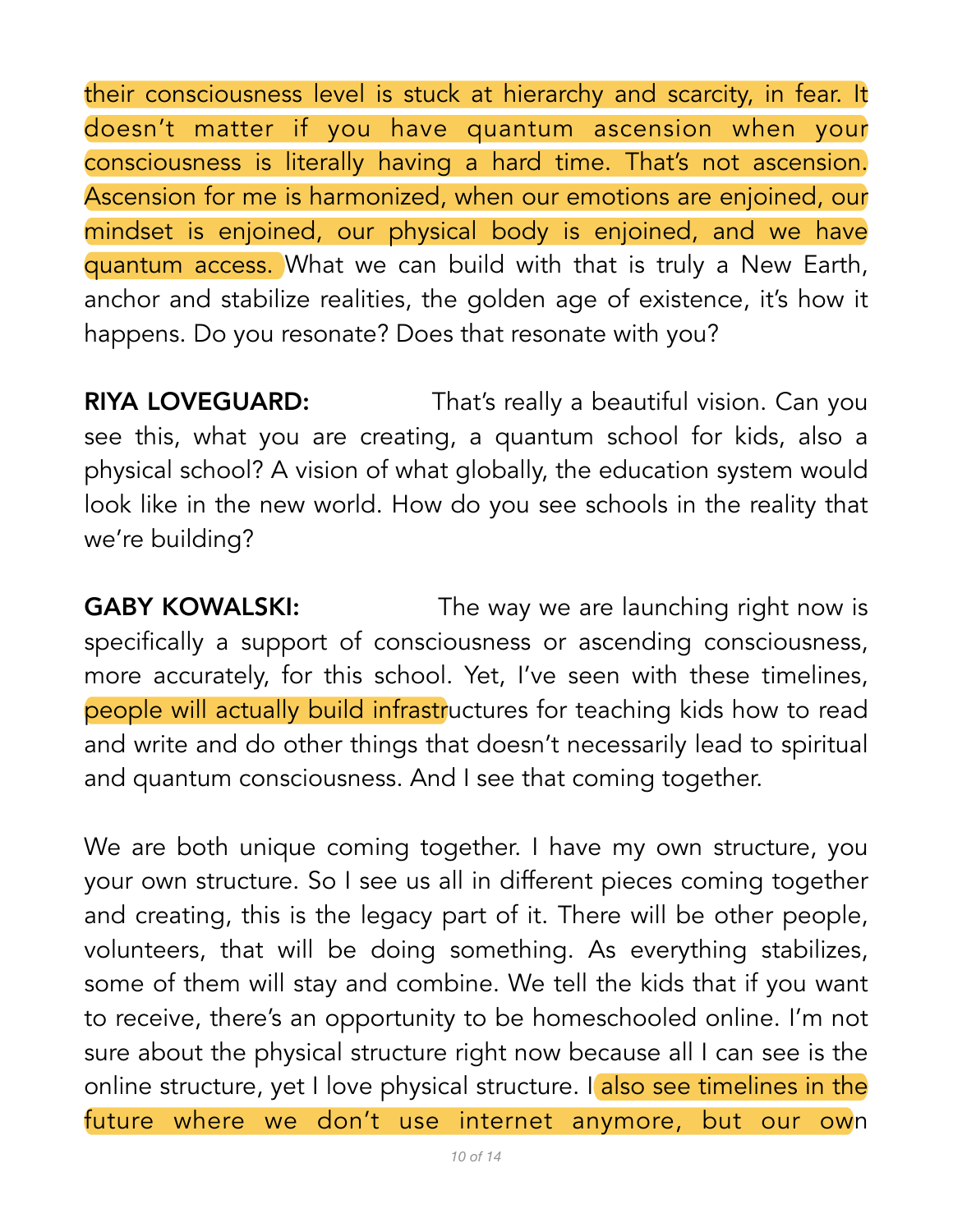interconnection. Internet in a way is kind of like an expression of possible in the quantum, however it's technology. I see us shifting to the quantum, there is a precision you know. If you kind of think like quantum baseball you know.

**RIYA LOVEGUARD:** Whenever we say what quantum consciousness looks like, they say it's the cloud, the internet. We have a lot of collective unconscious here on earth rather than collective conscious. By all means, I can see us evolving from that, having a path of evolution. It's a matter of time really. Gabby, Thank you so much for this conversation. When is the school launching?

**GABY KOWALSKI:** Right now we are taking up enrollments, we have around 300 now which is really exciting. Orientation classes begin next week. There is a panel for parents and guardians to support, because they have ascending children. We're going to have a support in place with them.

Next week we're going to have 2 orientation classes, one for guardians, one for kids. I'll personally be running the orientation classes for kids and teens. I would be in the board for the parents and guardians but I will not do much of the talking. The panel will.

This literally what came through. I wanna give them all th logistics. There will be a ceremony where kids and teens of magic school will literally receive their own soul wand, quantum wand, unique for everyone. There will be classes, where they will be show how to cocreate, how to literally work, everyone, slightly differently their own unique soul codex. Isn't it cool?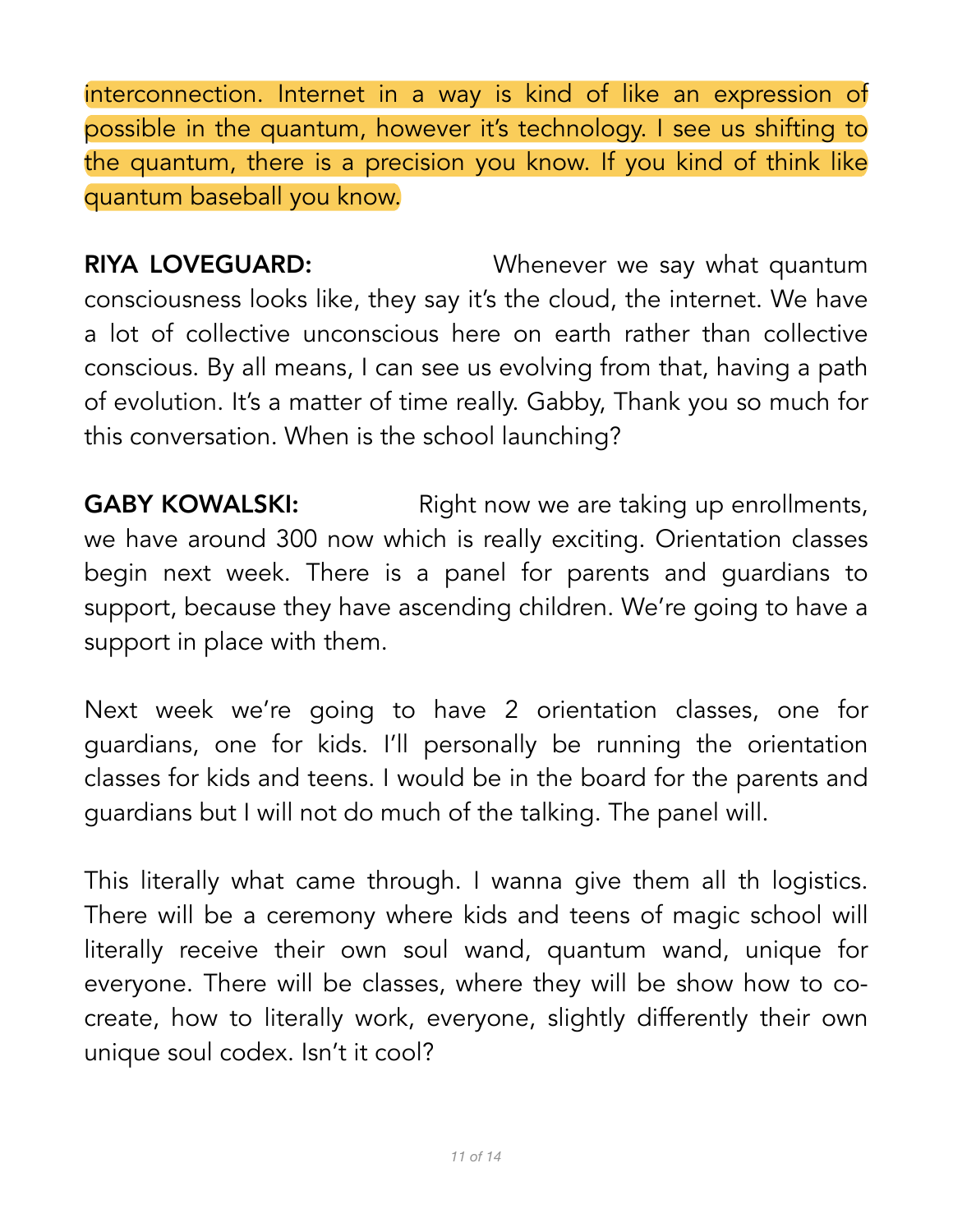I really know there are a lot of parents, "why a wand?" If you are a parent with the inner child in you, this is a place for you to co-create with the kids. When the kids are doing something, they enter your world, stabilizing their own essence. We open parents and guardians to unlock that light within themselves. Some will probably geek out in the classes, probably you know as much as the kids.

Orientation starts next week. Our live classes start on April and we're stabilizing everything. The membership portal will be available on April. We'll be adding stuff in the membership site, we have contributors sharing stuff. Every month the recordings of every classes stack up. I see 2 years from now we have 40,000 plus people, kids and teens inside the school. It will grow and grow.

Yeah, so jump in! Enroll, receive, feel the frequency of it, join us. If you want to volunteer, there is a link for you. We've got stuff for every age. There will be transmissions from 0 to 4 years of age, we've got amazing people who have opera light language kind of transmission, sound based transmission for the baby in the room, for the little kids, support them to activate their soul frequency and heart consciousness. Really beautiful sound based teaching. Sound is one of the most powerful communicators in the universe, including colors, and light, and stuff.

We have classes for different age groups 4-6, 7-9, 10-12, 13-18, and there's classes for everyone. We are inviting all the kids and teenagers to also receive beyond their age group, because of unifying things. Yes, there will be classes shared for specific age groups, for there are different topics we navigate. Teenagers have no clue what to do. There will be specific kinds designed. Most of the content are relatable to everyone. Yes, there will be classes that will be adjusted so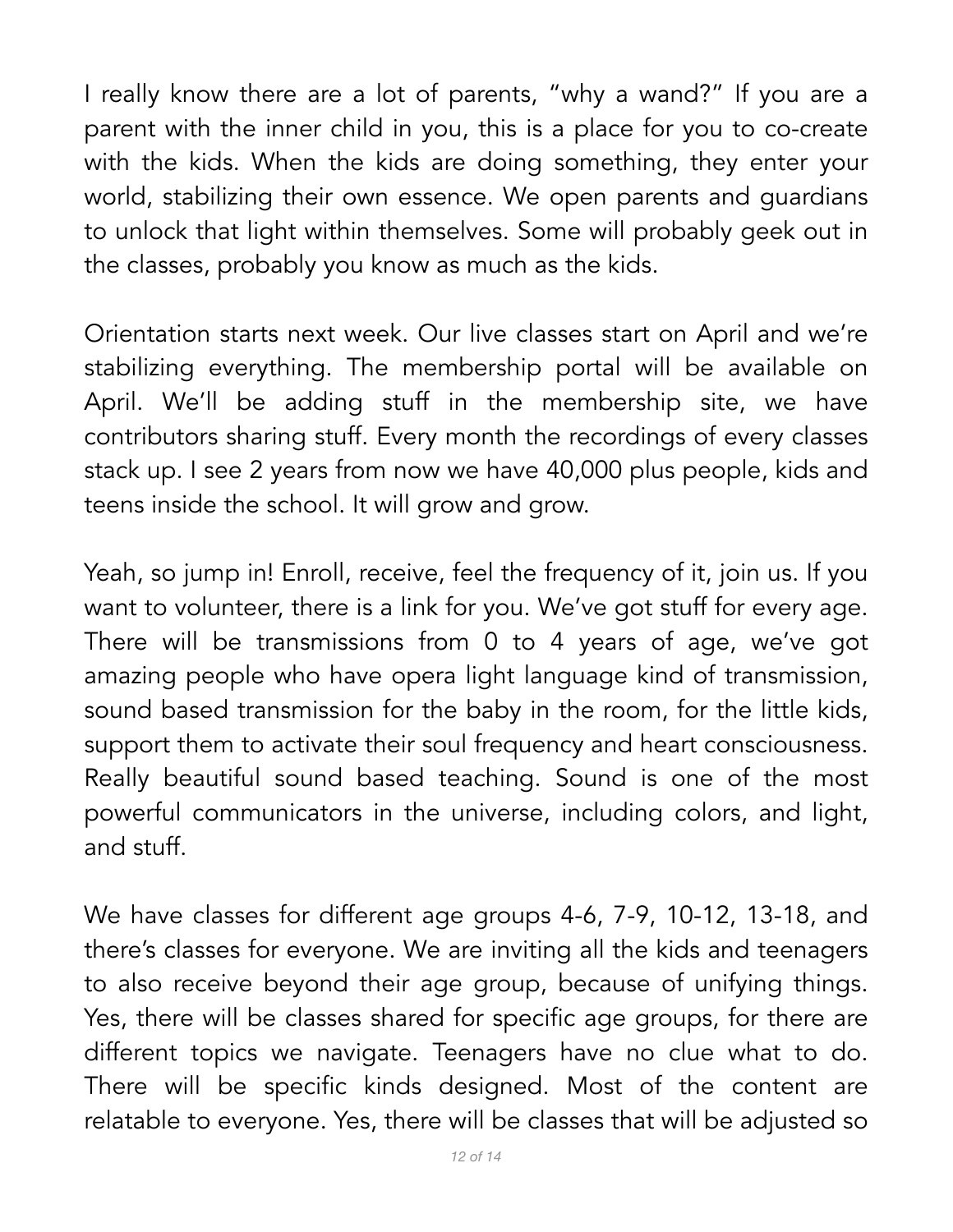in the membership site there will be tabs for everyone. Just get in there and have access to all the beautiful things.

**RIYA LOVEGUARD:** One final question. If someone is listening to this recording months ahead or months after we recorded this, can they enroll anytime or are there special intakes?

**GABY KOWALSKI:** It's a walk-in library where you can walk. The difference is the orientation we are doing at the end of this month, when you enroll, when you go to the membership site there will be a box saying welcome, watch this first. You first receive the orientation and then you navigate, there will be a digital schedule in the membership site. You can see what classes are on, you can even jump in and so on. There will be tabs based on the age groups, you just go on the age group.

The other thing to know is that all the transitions are time key coded. There is a technology that I work with which is time key coded. We time key code so when you're watching the transmissions inside the membership, portal of light, you actually quantumly teleport to the exact time of the quantum now where it is delivered real time, therefore, all the frequency, the living essence of that transmission. Everything exists in our beautiful amazing universe. So as you watch the orientation, you are literally there with us.

Next week as I'm doing the orientation, I might have 200 kids all over the world. When I do this, I know I will be feeling thousands of souls with me because of all the kids listening to me in quantum time of the future. I just put a smile on my face.